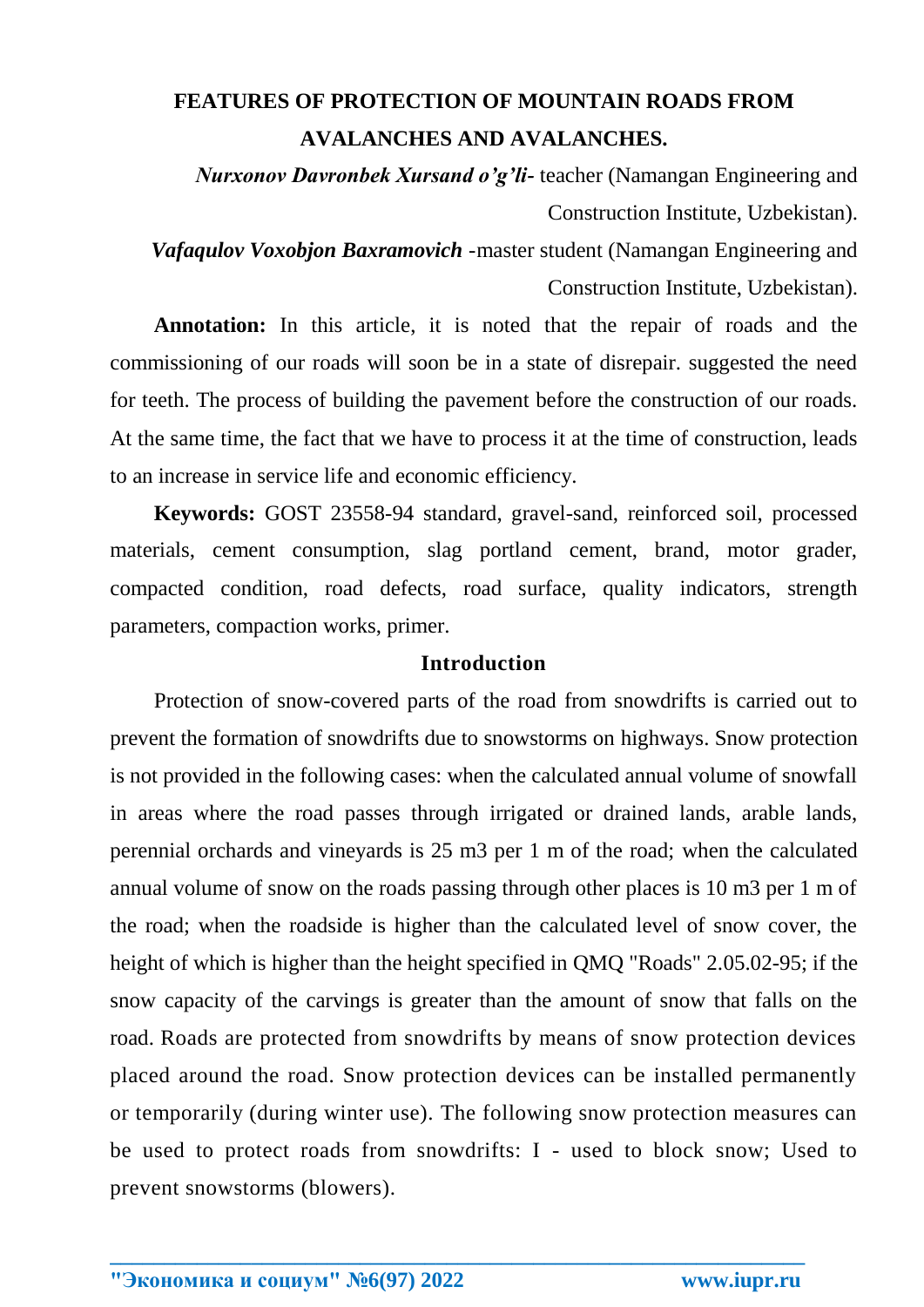

*Figure 1. Snow piles on the curves in the plan*

Protective equipment used in snow cover includes: snow-protective wood strips, snow-covered walls, collecting platforms in carvings, portable barriers in carvings, made of polymeric materials nets, snow protection devices, barriers made of local materials and conditions of their use are given in Table 2.

*Table 2*

| Snow traps, snow<br>protection devices.<br>Appropriate Terms of<br>Use A brief description<br>of the advantages and<br>disadvantages. | Snow traps, snow protection<br>devices. Appropriate Terms<br>of Use A brief description of<br>the advantages and<br>disadvantages. | Snow traps, snow<br>protection devices.<br>Appropriate Terms of Use<br>A brief description of the<br>advantages and<br>disadvantages. |
|---------------------------------------------------------------------------------------------------------------------------------------|------------------------------------------------------------------------------------------------------------------------------------|---------------------------------------------------------------------------------------------------------------------------------------|
| Snow-covered forest                                                                                                                   | Snow-covered forest belts                                                                                                          | Snow-covered forest belts                                                                                                             |
| Snow retaining walls                                                                                                                  | Snow retaining walls                                                                                                               | Snow retaining walls                                                                                                                  |
| Optional                                                                                                                              | Optional (accumulators)                                                                                                            | Optional (accumulators)                                                                                                               |
| Portable barriers                                                                                                                     | Portable barriers                                                                                                                  | Portable barriers                                                                                                                     |
| Polymer nets are used                                                                                                                 | Polymer nets are used                                                                                                              | Polymer nets are used                                                                                                                 |
| Snow protection device                                                                                                                | Snow protection device made                                                                                                        | Snow protection device                                                                                                                |
| made of snow. Snow-                                                                                                                   | of snow. Snow-covered                                                                                                              | made of snow. Snow-                                                                                                                   |
| covered slopes are used                                                                                                               | slopes are used in all cases                                                                                                       | covered slopes are used in                                                                                                            |
| in all cases except                                                                                                                   | except snowmobile                                                                                                                  | all cases except                                                                                                                      |
| Stone wall                                                                                                                            | Stone wall                                                                                                                         | Stone wall                                                                                                                            |
| Barrier made of local                                                                                                                 | Barrier made of local                                                                                                              | Barrier made of local                                                                                                                 |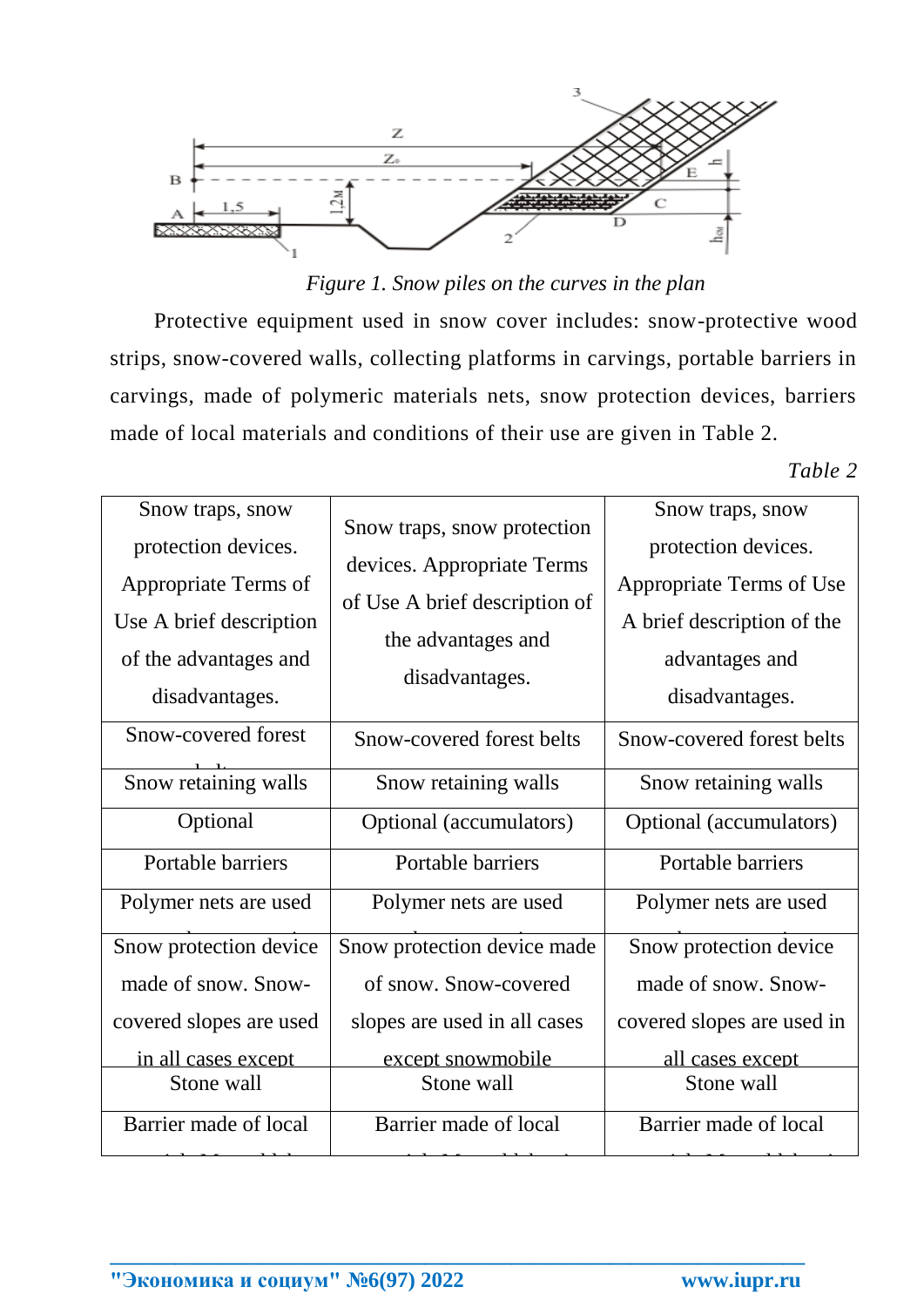Snow-covered trees are the most effective means of snow protection. If the trees are not yet covered with snow or cannot be used due to soil, climatic or other conditions, then artificial snow protection devices should be used.

## **Conclusion**

During the snowfall, the road surface should be treated with chemicals or a mixture of sand to prevent the formation of snow. During the period when the snowfall is 1-3 mm / h, 10-15 minutes after the onset of snowfall, the road surface is sprayed with chemicals. In the case of weak snowfall of 0.5-1 mm / h, spraying of chemicals on the road surface begins 20-30 minutes after the onset of snowfall. It is advisable to treat liquid chemicals when it starts to snow. After the snow has been treated, it is necessary to wait until the time of exposure to the chemicals sprayed before sweeping the road. The carriageway is started after the snow and snowdrifts are crushed and scattered under the influence of chemicals and motion. Under normal circumstances, the snow is thoroughly swept away 2-3 hours after it has been treated with chemicals. All winter maintenance work on the roads should be carried out in an orderly manner. The control is carried out by periodically moving the snowplow plugs from the beginning to the end of the snowstorm and snowfall period.

Cleaning can be done with snowplow trucks or with individual vehicles traveling at speeds of 35-40 km / h, depending on the intensity of snowfall or blizzard. Snow plows are used to push the road from the axis of the road to the side of the road. The machines move in a row, at a distance of 30-60 m from each other. A car near the side of the road can launch a side wing.

Clearing of road sections passing through slopes will start from the upper slope and will continue towards the lower slope during the next passage of vehicles.

Snow tops are removed using rotary snow blowers. If the snowdrifts are moving towards the ditch next to the road, an external working member will use snow plows to remove them. Universal bulldozers (designed for a variety of jobs) are used in conjunction with motor graders or wheeled rotary rotors to remove snow from the tops of ditches along the road. A motor grader pushes the snow off the road, and a rotor snowplow throws it out.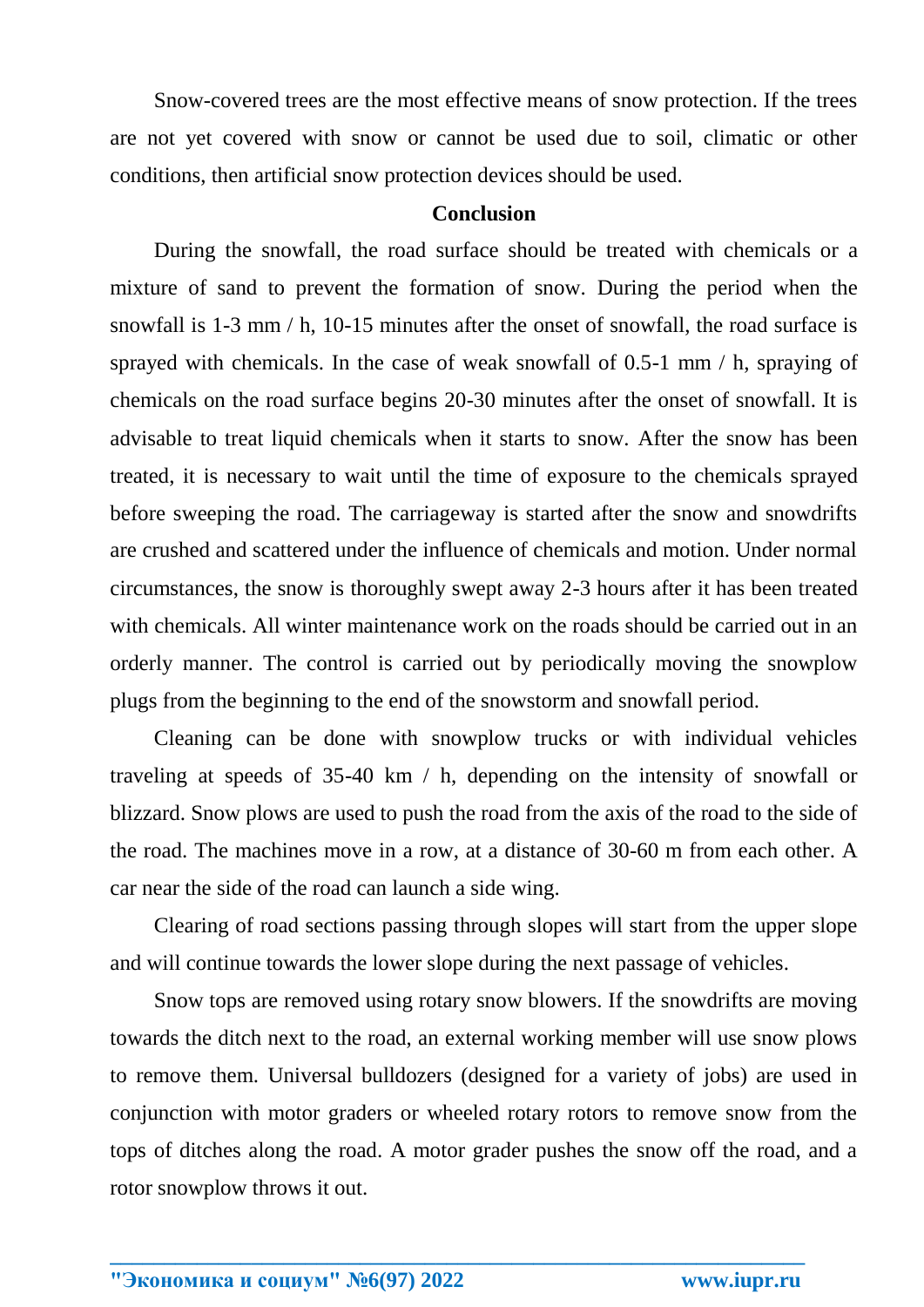

*Figure 2. Road cleaning scheme with a non-turning bulldozer, Avalanche cleaning scheme:*

*a - "on the winding" (longitudinally); b - "slope" (longitudinally).*

*As long as the joints are not too long, they should work without twists. Snowplows work with the slope of the pile at an angle as large as possible to the horizontal plane. Circuit snow removal can be done by using bulldozers to push the snow down the slopes. When rotating snow piles are treated with rotary snow plows, the cleaning is carried out in short - "cutting" sections due to the small radii of these roads.*

## **REFERENCES**

1. Saydazimov N. et al. RESEARCH OF METHODS OF REPAIR OF CEMENT CONCRETE PAVELS //Экономика и социум. – 2020. – №. 11. – С. 1677-1680.

2. Saydazimov N. et al. IMPROVING THE ELASTICITY OF CEMENT-CONCRETE ROADS //Теория и практика современной науки. – 2020. – №. 11. – С. 6-10.

3. Qo'Ysinaliyev, N. Z. O. G., & Muxiddinov, S. Z. O. G. (2021). AVTOMOBIL YO'LLARIDA SEMENTBETON QOPLAMALARINING AFZALLIGI. *Academic research in educational sciences*, *2*(10), 356-362.

4. Koysinaliev N., Erkinov S., Ahmadjonov M. Improving the drainage system of highways using plastic materials in response to today's demand //Экономикаисоциум. – 2021. – №. 3-1. – С. 146-149.

5. Mutalibov I. et al. AVTOMOBIL YO'LLARIDA SEMENTBETON QOPLAMALARNI MUSTAHKAMLIGINI OSHIRISH TEXNOLOGIYASINI TAKOMILLASHTIRISH //Academic research in educational sciences. – 2021. – Т.  $2. - N_2$ . 10. – C. 681-686.

**\_\_\_\_\_\_\_\_\_\_\_\_\_\_\_\_\_\_\_\_\_\_\_\_\_\_\_\_\_\_\_\_\_\_\_\_\_\_\_\_\_\_\_\_\_\_\_\_\_\_\_\_\_\_\_\_\_\_\_\_\_\_\_\_**

**"Экономика и социум" №6(97) 2022 www.iupr.ru**